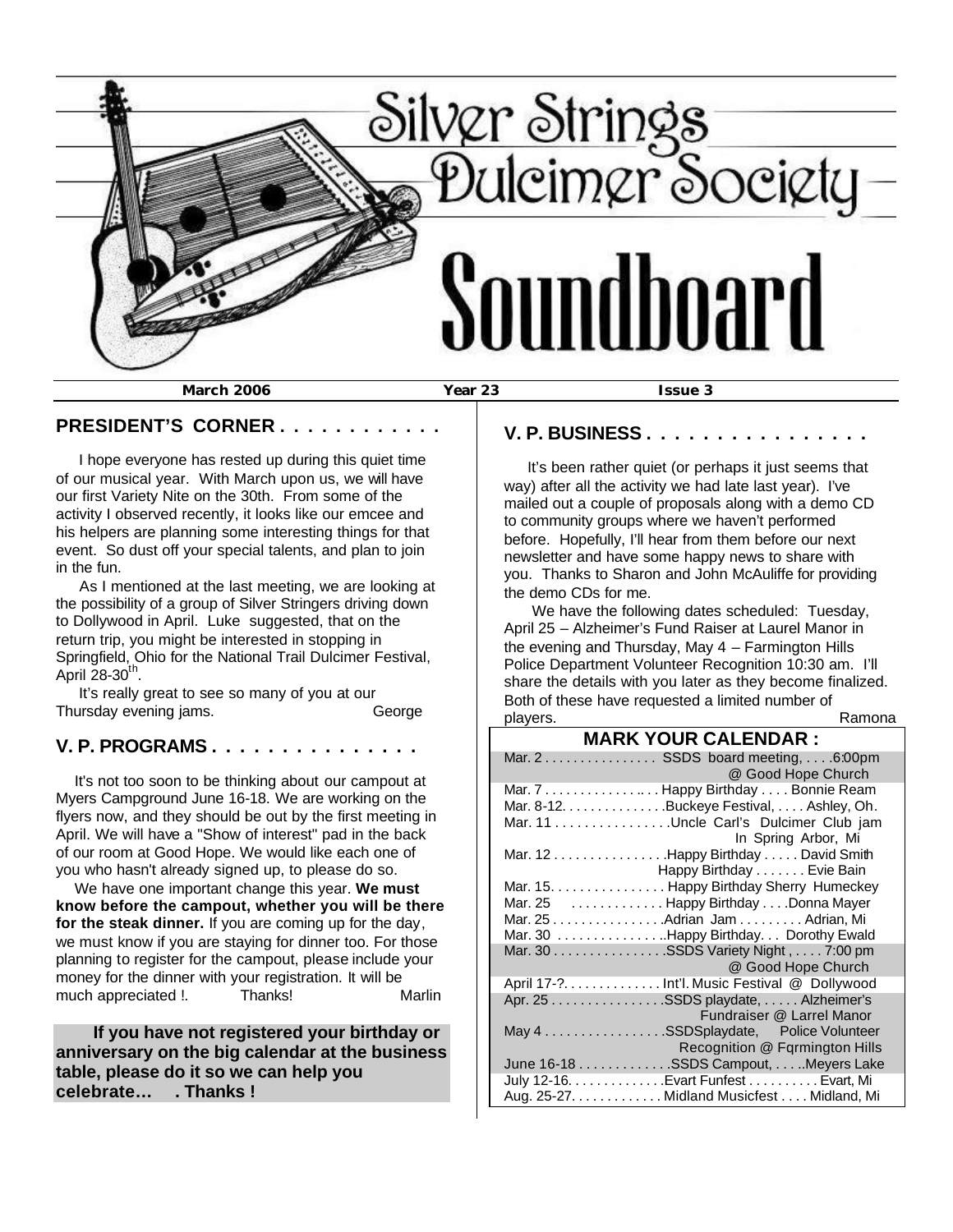# **NOTES FROM THE SECRETARY . . . . . .**

Hello everyone! Are you enjoying this cold weather ?

 We did have some good news. Jason and Ellen Yanity had a new baby boy the middle of January. His name is Nathan, and he weighed 9 lb. Congratulations ! We hope he brings you a lot of happiness. Thanks for bringing him to our last meeting. He sure is a cute little fellow.

 I again want to thank all the people who have been faithfully bringing snacks to our meetings. They sure are good !! Please continue to do so! Carol

## **Haydn**'s **Chopin Liszt** at **Vivaldi**'s:

 **Rossini** and cheese  **Schumann** polish  **BeethOVEN** cleaner orange **Schubert TchaiCOUGHsky** drops Honey-nut **Berlioz** Chef Boyardee **Ravel**i  **Strauss** (straws) Del **Monteverdi** corn  **Mozart**-rella cheese new door **Handel** Golden **Brahms** Little **Debussy** snack cakes

## **NEWS FROM FLORIDA . . . . . .** from Hal Bain

 The Suncoast Dulcimer Society meets weekly in Port Charlotte, Florida. This group of 23 "snowbirds" includes hammered and mountain dulcimers, guitar, marimba and bass, playing traditional, gospel and hymns.

 In January they played to a full house of over 150 at the Wintergarden Presbyterian Church, and are scheduled to play Fisherman's Village in Punta Gorda, Edison community College Art Sensations, and Zee Carriage Village in North Fort Meyers by mid March.

 Isn't it great to have music we can take anywhere to share ? Keep it up, Hal… it's great exercise for the brain cells !



 Suncoast Dulcimer Society in performance Don't they look spiffy in their dress-up black & whites ?

### **FROM THE MUSIC MAN . . . . . . . . . . .**

 I chose the chorus only, of "My Wild Irish Rose" for those of you who wish to play for your friends etc. We need to pick a couple of songs each month to just practice. The two songs for March will be "Nancy" and "My Little Girl". I have received some suggestions for future months, which are "Sophrina" and "Angeline the Baker".

 There were a couple of errors in "Larry's Waltz"… in the first measure and in the last line. The B note should be a quarter note, not an eighth. The repeat at the end goes back to line four… second measure from the end of the line… right after the second ending of part A.

 A lot of groups play Turkey in the Straw in the key of G. I may do this for later. Practice makes perfect most of the time. Roger

|    |           | <b>SSDS</b>                  |                        | <b>March Play List</b> |      | first |
|----|-----------|------------------------------|------------------------|------------------------|------|-------|
|    |           |                              |                        |                        |      | note  |
| 1  | G         | Westphalia Waltz             |                        | 2X                     | D    |       |
| 2  | D         | 3X<br>John Ryan's Polka      |                        | D                      |      |       |
| 3  | G         | Dusty Bob's Jig              |                        |                        | 3X   | D     |
| 4  | G         | South Wind                   |                        | 3x                     | D    |       |
| 5  | D         | <b>Flop Eared Mule</b>       |                        |                        | 31/2 | F#    |
| 6  | D         |                              | Young Roddy McCorley   |                        | 4X   | D     |
| 7  | G         | Down Yonder.                 |                        | 3X                     | B    |       |
| 8  | С         | When Irish Eyes are Smilling |                        |                        | 3x   | G     |
| 9  | D         | Painter's Polka              |                        |                        | 3X   | A     |
| 10 | G         | <b>Hundred Pipers</b>        |                        |                        | 3X   | G     |
| 11 | С         | Julida Polka                 |                        | (end on A)             | 31/2 | G     |
| 12 | <b>AM</b> | Katushka                     |                        |                        | 5X   | A     |
| 13 | G         | Silver and Gold 2-step       |                        | ЗX                     | B    |       |
| 14 | D         | 2X<br>Danny Boy              |                        |                        |      | D     |
| 15 | G         | Eddie's Reel<br>3X           |                        |                        | D    |       |
| 16 | C         | My Wild Irish Rose           |                        |                        | 3X   | G     |
| 17 | D         | Hey Polka                    |                        |                        | 4X   | A     |
| 18 | AM        | Star of the County Down      |                        | 2X                     | Е    |       |
| 19 | G         | Rosin' the Beau              |                        | 3X                     | D    |       |
| 20 |           | Endless Medley:              |                        |                        | 2 ea |       |
|    | D         |                              | Ragtime Annie          |                        |      | F#    |
|    | D         | Soldiers Joy                 |                        |                        |      | F#    |
|    | D&G       |                              | <b>Golden Slippers</b> |                        |      | D     |

**The 2006 SSDS play repertoire will be found on page 4 of this Soundboard. Look through your music, and if there are any pieces you are missing, write them down, put your name on the list, and either mail it to Roger Davis, 23444 Greening Dr., Novi, Mi. 48375 . . . or E-mail it to rdavis@twmi.rr.com, or leave it on the back "business table" at any meeting.**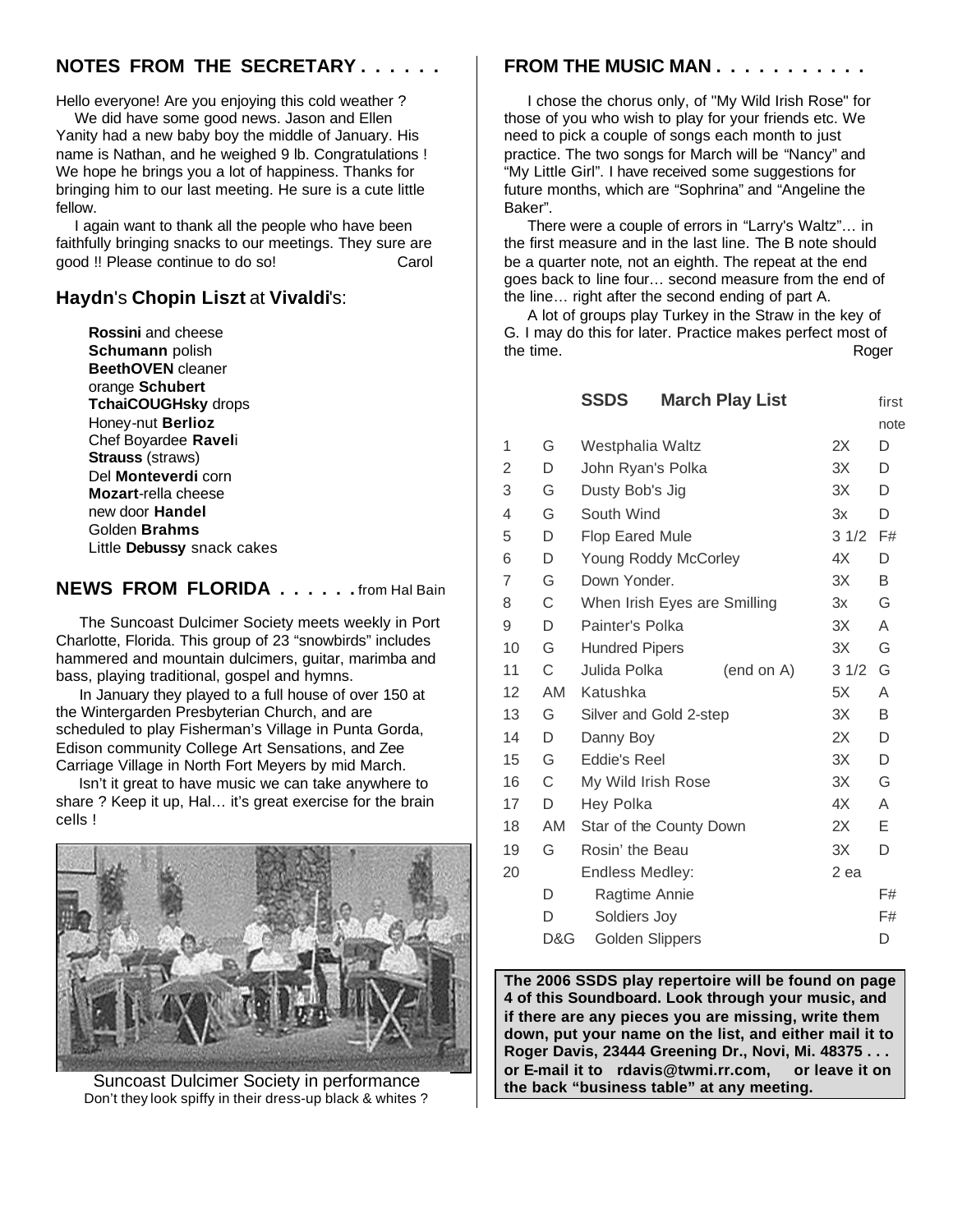## **YOU CAN BANK ON THIS . . . . treasurer**

 Spring is around the corner. Soon it will be music festival season. We are off to a fine start with five new members already this year. Please update your membership directory from the list, and make them feel welcome. There are still several members who have not renewed their dues for 2006. Please get your renewal in as soon as possible.

 We currently have a bank balance of \$6337.38. March has a 5<sup>th</sup> Thursday. That means variety night and pizza on **the 30th**. Sign up with Bob and Sally Niemczewski.

Keep on hammering, strumming, & picking!.......Bob

#### **REMINISCING . . . . .**"**Red Haired Fiddlers Waltz"**

 We often accepted or sought out jobs, not for the pay or the publicity, but for the sheer fun of them. As many of us as could, were expected to support the club on these playdates. We had large groups show up for just about everything.

 This was true of the Kingsville Ontario Migratory Bird Festival that we played for a few years. This was fun, not just for the adventure of getting across the border with the interesting drive, but for the carnival atmosphere of the entire town involved in their festival. There were carved birds, quilted birds, stuffed birds, and bird calls, and things to eat, and things to do. But the prettiest thing of all was the sunset arrival of thousands of birds landing in the marsh off of Lake Erie.

 We played on stage, in the school auditorium for a number of years. One of those years stands out particularly in my memory because of an incident that happened. Our leader at the time, Sue Tanner, introduced a song something like this... "I learned this song from a friend, and I taught it to MY friends. We enjoy it, but I don't know where it came from originally. "After our performance, I was approached by a gentleman from the audience. He smiled and said, "You may not know where that song came from, but I do. My Dad wrote it." The gentleman's name was Ron St. Pierre, and his father's name was Harvey St. Pierre. He went on to tell me his dad passed away on stage, fiddle in hand, playing that song. We often saw Ron after that. He would look us up, if he heard we were going to be someplace close. Yes, we had permission to play the song after that. Marie Naster

# Thank you, Marie !!!.

 Any articles of musical interest are welcome for publication in the Soundboard. Many who have been in SSDS for several years have some special insights and fun memories to share**. Please do !!!** Deadline is the 20<sup>th</sup> of each month.

#### **NEW MEMBERS**

 Derek Channing 34142 Trillium Court Livonia, Mi. 48150-3688 734/427-1219 Banjo, Uke, Guitar

 Sharon Hall 14350 Stoefut St Gibraltar, Mi. 48173 734/675-0951 Violin shall127@aol.com

 Janelle Pacic 22455 Spangler Dr South Lyon, Mi. 48178 248/437-5403 Hammered Dulcimer Jpacic2005@hotmail.com

 Larry Roper 22455 Spangler Dr South Lyon, Mi. 48178 248/437-5403 Banjo, Guitar

 Terence Treppa 35637 Cherry Hill Westland, Mi 48186 734/729-2240 Guitar ttreppa@mindspring.com

## **NEW ADDRESS**

 Ron & Ida O'Dell P.O. Box 257 Ida, Mi. 48140

Saint Peter is checking ID's at the Pearly Gates, when in walks a Texan. "Tell me, what have you done in life?" says St. Peter.

The Texan says, "Well, I struck oil, so I became rich, but I didn't sit on my laurels--I divided all my money among my entire family in my will, so our descendants are all set for about three generations."

St. Peter says, "That's quite something. Come on in. Next!"

The second guy in line has been listening, so he says, "I struck it big in the stock market, but I didn't selfishly just provide for my own like that Texan guy. I donated five million to Save the Children."

"Wonderful!" says Saint Peter. "Come in. Who's next?"

The third guy has been listening, and says timidly with a downcast look, "Well, I only made five thousand dollars in my entire lifetime."

"Heavens!" says St. Peter. "What instrument did you play?"